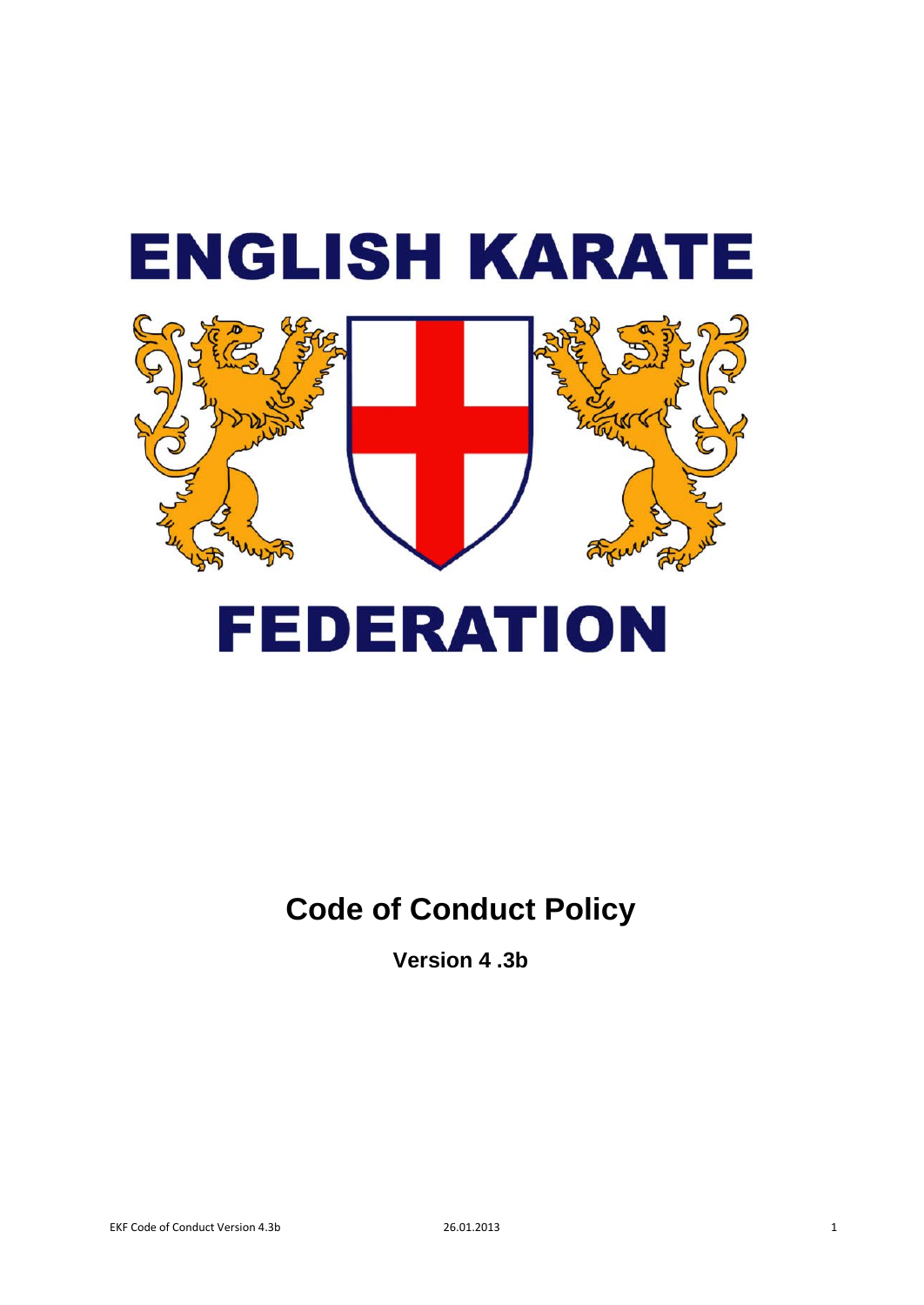# **INTRODUCTION**

The following information is for athletes and parents, detailing what is required of the Athletes on the Junior & Senior National and Regional Squads in terms of rules to be observed and behaviour that is acceptable. This Code of Conduct is based upon self-discipline, good behaviour both in and out of the Dojo, smart appearance, punctuality, respect and consideration for others, their property, politeness, good manners, honesty and tolerance. These values apply equally to all karate events, whether they are domestic or International events. The forms attached to this document must be completed and returned as acceptance of this Code of Conduct.

# **ATTENDANCE AND PUNCTUALITY**

Regular and punctual attendance at training events, pre-training events and selections is required and the co-operation of parents is expected to see that this is achieved for the Junior/Cadets members of the squad. Whilst occasional, isolated lateness maybe unavoidable, athletes cannot be consistently late in arriving for training or in missing compulsory training sessions.

# **DISCIPLINE**

- 1. The English Karate Federation expects certain standards from its squad members and good discipline in all areas of Karate. It is not the intention to emphasise a heavy-handed discipline; but-as in other parts of our lives – we must expect that ill-disciplined actions on our part will have consequences that we may not like, as will our failure to do certain things that are expected of us. In other words, we have to take responsibility for our actions.
- 2. Without giving an exhaustive list, behaviour which is unacceptable basically comprises all forms of anti-social behaviour, be it contrary to what is expected in the Dojo or in society at large.
- 3. There will be no buying or consumption of alcohol whilst representing the EKF at any domestic or international events for the duration of the event.
- 4. The following disciplinary sanctions may be used:
	- (a) Exclusion from National training events, this would be accompanied by a letter to the parent and Chief Instructor of the athletes club/association.
	- (b) Suspension from any and all EKF sanctioned events for a period to be determined by the Board of the English Karate Federation. Disciplinary sanctions are recommended by the National Coach, to the board, who make the ultimate decisions.
	- (c) Expulsion from the English Karate Federation.
- 5. All staff are involved in the maintenance of good discipline within the Dojo or Championships, in the event of any disciplinary matters arising; they should be brought to the attention of the Head Coach and dealt with as per the relevant EKF policy with guidance from the relevant person responsible for such policies. In the case of International events it is the Head of Delegation who holds the remit.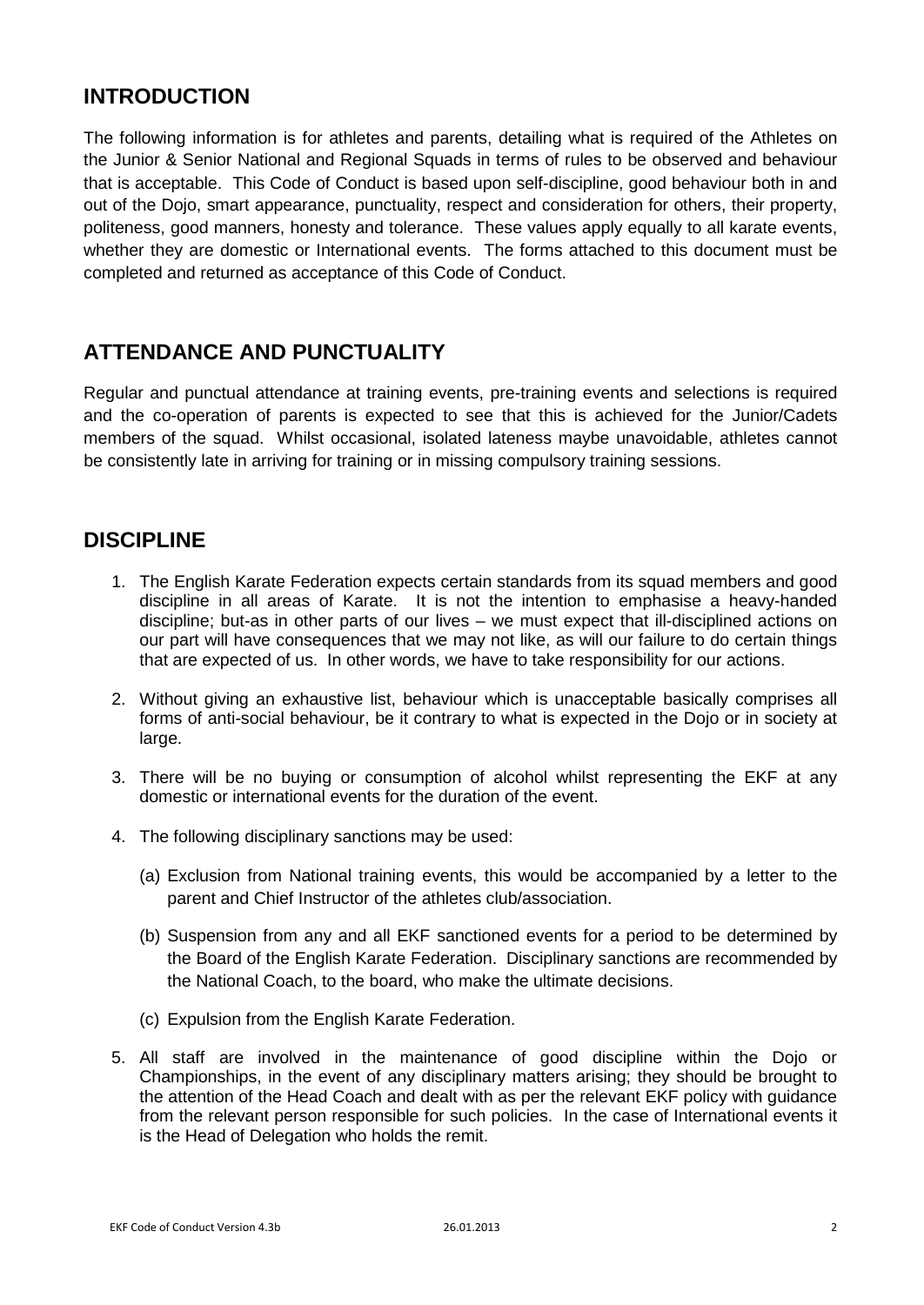- 6. Please note that the journeys to and from karate events are occasions when England Tracksuits are to be worn, therefore we expect athletes to conduct themselves accordingly and maintain the good name of the Governing Body. This includes the wearing of the agreed England attire
- 7. It is worth mentioning that disciplinary action is designed for athletes whose behaviour or appearance is not acceptable, or who have failed to put in the necessary time or effort to achieve their best results. They are not intended for the punishment of athletes who have genuinely tried their best and have not succeeded.

### **Parents are expected to:**

- Positively reinforce their child/young person and show an interest in their chosen activity.
- Do not place their young person under pressure or push them into activities they do not want to do.
- Complete and return the Health and Consent Form pertaining to their child's participation with the English Karate Federation.
- Deliver and collect the child punctually to and from coaching sessions.
- Ensure their child is properly and adequately attired for the weather conditions of the time, including tracksuit, coat, hat, gloves etc. and has the correct clothing and protection for participation e.g. Gi, Obi, gum shields etc.
- Ensure that proper footwear and protective equipment are worn at ALL times in accordance with Health and Safety Regulations. Any child not in possession of the fundamental requirements will not be permitted to participate.
- Detail any health concerns pertaining to the child on the consent form, in particular breathing or chest conditions. Any changes in the state of the child's health should be reported to the coach prior to coaching sessions.
- To inform the Coach prior to departure if child is to be collected early from a coaching session.
- **Encourage their child to play by the rules and teach them that they can only do their best.**
- Behave responsibly in the training area/Dojo; do not embarrass your child.
- **Show appreciation and support the coach.**
- **Ensure their child is punctual.**
- Be realistic and supportive.
- **Provide their child with proper clothing and equipment.**
- **Ensure their child's hygiene and nutritional needs are met.**
- **Accept the official's judgement.**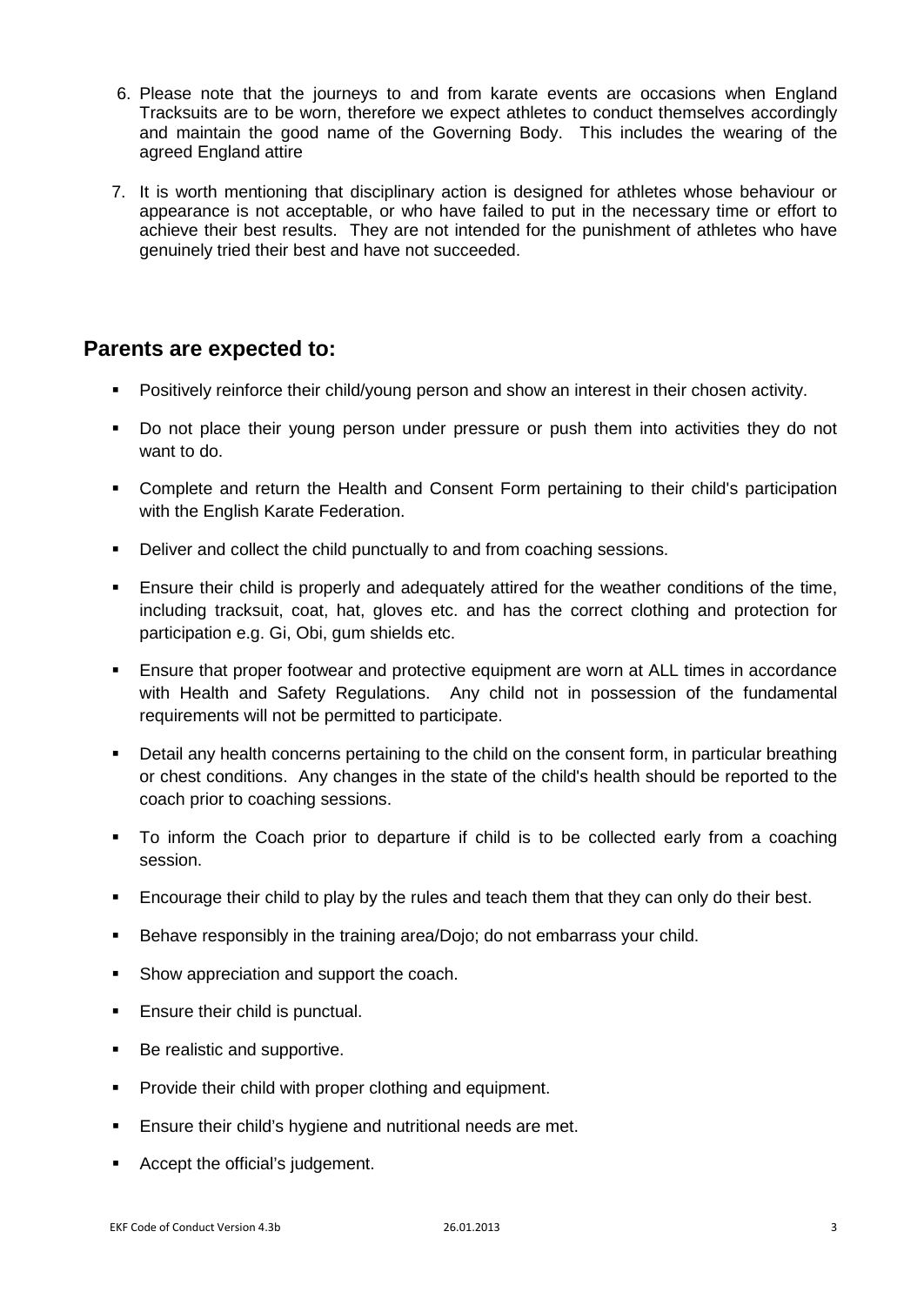# **Parents/Guardians have the right to:**

- Know their child is safe
- Be informed of problems or concerns relating to their children
- Be informed if their child is injured
- Have their consent sought for issues such as trips
- **•** Complain if they have concerns about the standard of coaching.

Any misdemeanours and breach of this Code of Conduct will be dealt with immediately by an English Karate Federation official. Persistent concerns or breaches will result in the parent/guardian being asked not to attend sessions if their attendance is detrimental to the child's welfare.

The ultimate action should a parent/guardian continue to breach the Code of Behaviour may mean the English Karate Federation officials regrettably asking the child to leave the session.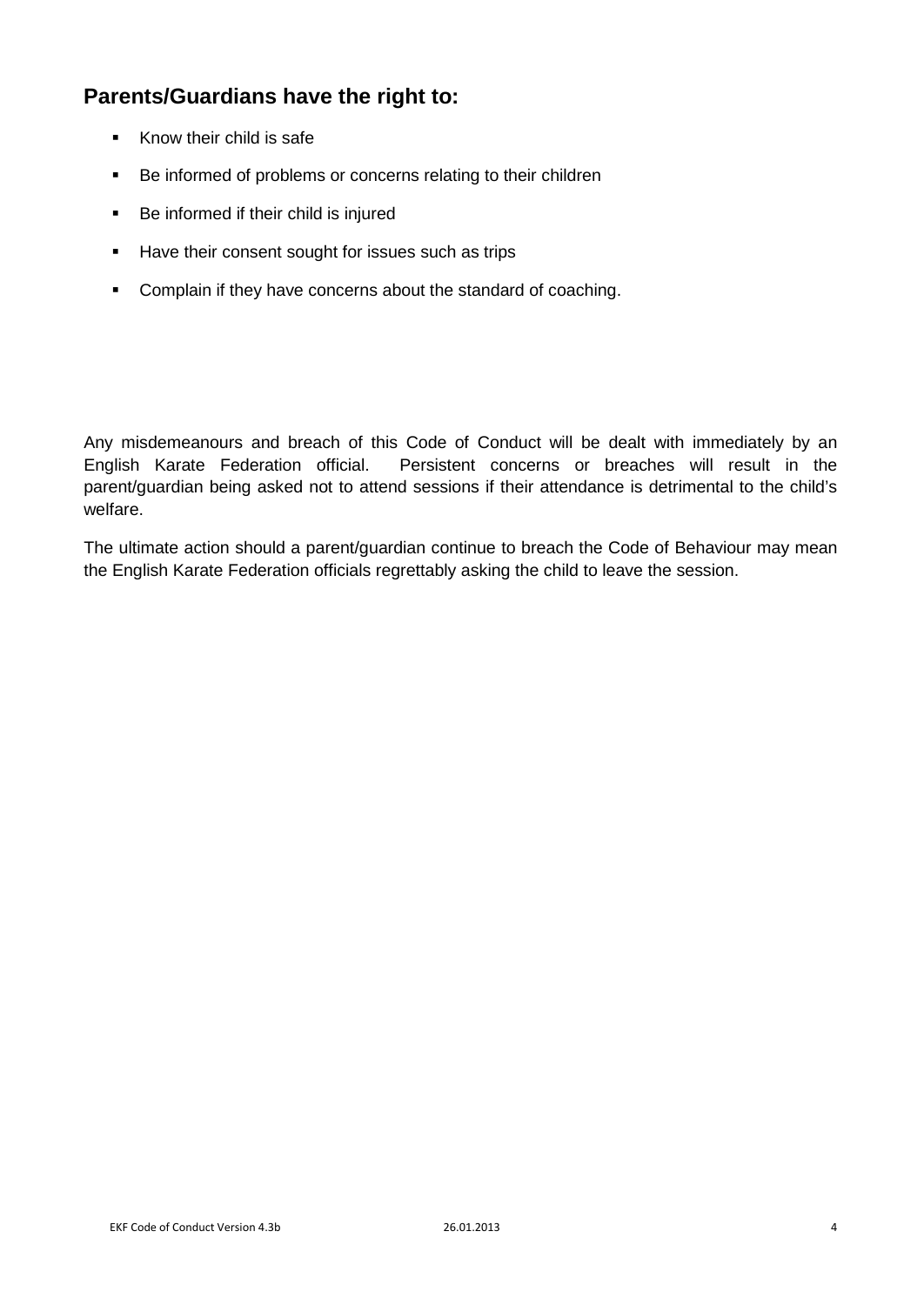

# **Parents Code of Conduct**

The Directors and National Coaches of the EKF want parents and coaches to support their children and students, but we ask that you do so in the correct manner and with this in mind we have produced a Code of Conduct.

- 1. Parents/Coaches must treat the training session with the same respect and etiquette as a Dojo session and observe the same protocols.
- 2. When entering and leaving the training area/Dojo please observe the required protocols (no undue noise, mobiles etc.)
- 3. If you are allowed to watch the proceedings, and then please be quiet, switch off mobiles etc.
- 4. If you need to chat to another Coach or parent, then this requirement should be conducted outside of the training area/Dojo.
- 5. By all means support your child/student, but in an appropriate manner
- 6. Any misdemeanours and breach of this Code of Conduct will be dealt with immediately by an English Karate Federation official.
- 7. Persistent concerns or breaches will result in the parent/guardian being asked not to attend sessions if their attendance is detrimental to the child's welfare.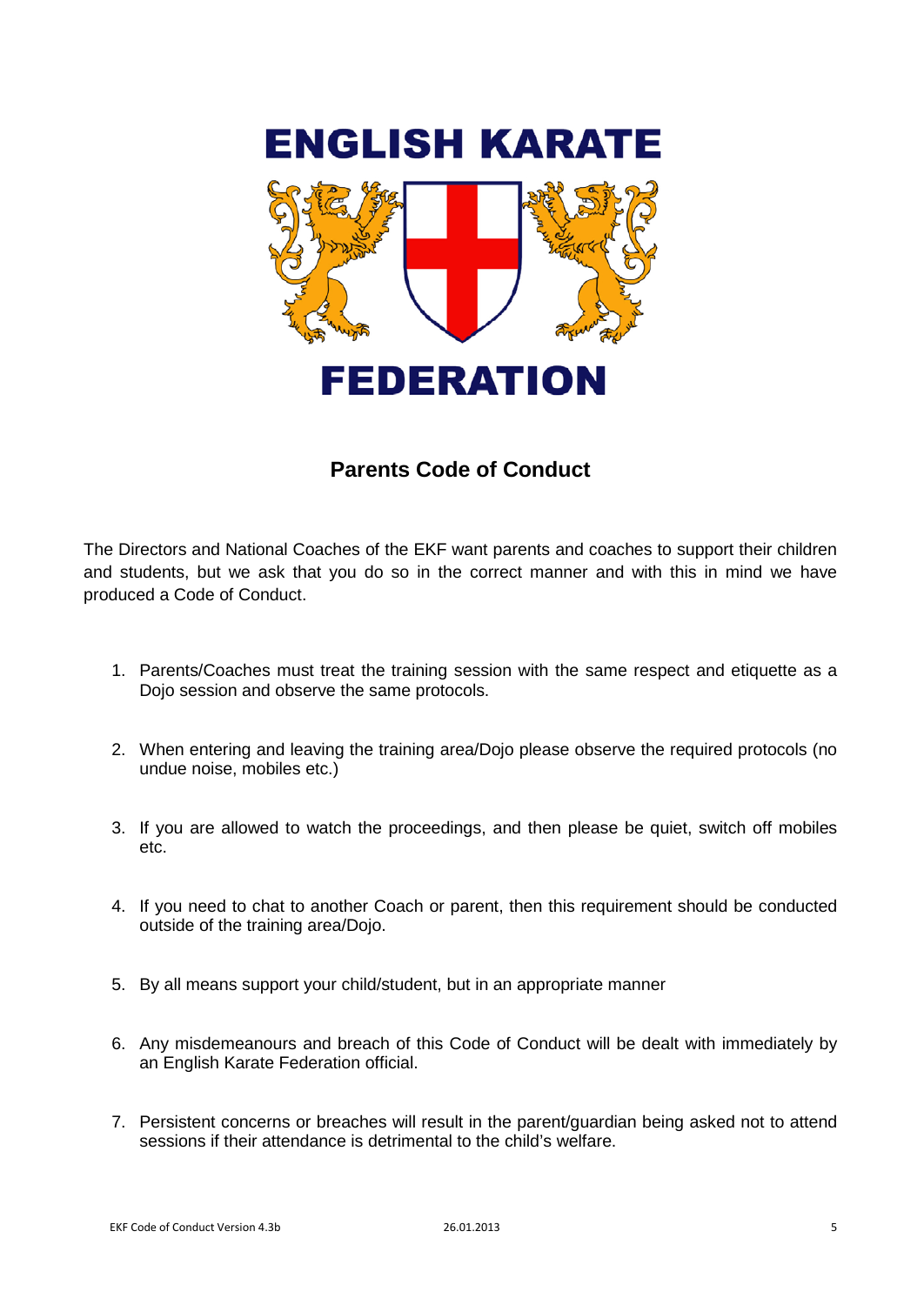- 8. The ultimate action should a parent/guardian continue to breach the Code of Behaviour may mean the English Karate Federation officials regrettably asking the child to leave the Squad.
- 9. At squad training and selection sessions vocal support is **not** allowed.
- 10. If you have an enquiry, it must be addressed to the EKF Squad Administration Department, and not directly to the coaches. It is not appropriate that parents/coaches directly approach the coaches with issues. If you feel aggrieved and feel that you have a genuine complaint, then write to the EKF Squad Administration Department stating clearly your case/arguments and this will be forwarded to the Board of the EKF.

Signature of Parent(s)/Guardian(s)

\_\_\_\_\_\_\_\_\_\_\_\_\_\_\_\_\_\_\_\_\_\_\_\_\_\_\_\_\_\_\_\_\_\_\_\_\_\_\_

\_\_\_\_\_\_\_\_\_\_\_\_\_\_\_\_\_\_\_\_\_\_\_\_\_\_\_\_\_\_\_\_\_\_\_\_\_\_\_

Printed name of Parent(s)/Guardian(s)

Date \_\_\_\_\_\_\_\_\_\_\_\_\_\_\_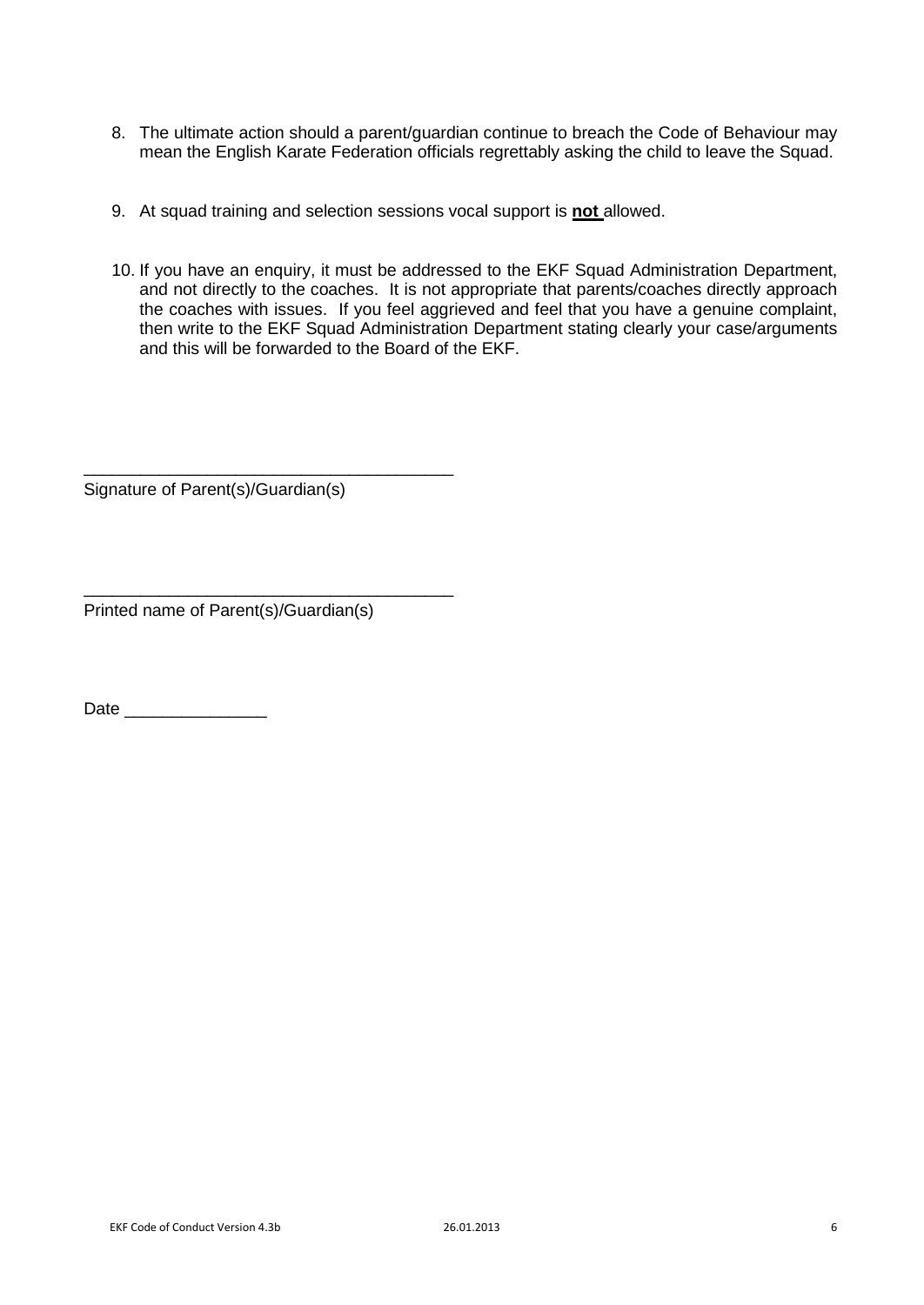# **RULES TO BE OBSERVED WHEN TRAVELLING WITH THE EKF NATIONAL TEAM**

The following rules pertain to both athletes and any parents/guardians or supporters.

- 1. For reasons of safety it is essential that the Squad remain seated together throughout the duration of the tournament and the journey to and from the event. The athletes must check with coaches or chaperones if, for any reason, they need to be away from the seated area (e.g. rest room breaks). If any issues arise then the athlete should speak to their respective coach or a chaperone. Athletes must **NEVER** go off alone. Athletes should also not wander off with parents or supporters, etc. Athletes are **NOT ALLOWED** to venture outside of the championship venue for any reason whatsoever without either a coach or chaperone present.
- 2. To create and promote a positive team spirit and to provide motivation for the competitors the squad is required to support each other throughout the duration of the tournament. Parents/coaches/supporters are requested to respect and comply with this request and if the venue arrangements allow then to sit behind and not amongst the squad at the Championships.
- 3. For reasons of safety and Child Protection it is necessary that groups of not less than 2 and preferably 3 (with one of the group being at least a junior – 16yrs +) visit the bathrooms/food outlets etc. together having requested and received permission to do so from the coach or chaperone. On returning to the seating area it is a requirement that the groups 'check back in' with the coach or chaperone so that the officials are aware of their safe return.
- 4. Parents, guardians, instructors, supporters, etc., are not permitted entry to the warm up room/area at the championships or the competition area.
- 5. Meal times are an excellent opportunity for the Head of Delegation or coaches to discuss the day's events with the athletes or to brief them for the following day. Therefore, it is required that **ALL athletes** remain together in the dining room for the duration of the meal and until they are dismissed by the coaches.
- 6. For insurance reasons only the official delegation may travel to and from the hotel & venue on the official bus/coach.
- 7. A curfew will be in place at all championships; to be decided by the Head of Delegation.
- 8. Should parents, guardians, instructors, supporters, etc., feel it essential that they speak to their child/athlete during such time when the squad is training, dining, competing, in their allocated rooms, in curfew etc. **then a chaperone may be approached/contacted** who will bring your child/athlete to you as opposed to taking you to your child/athlete. This ensures minimum disruption to the rest of the team and the proceedings.
- 9. Any misdemeanours and breach of this Code of Conduct will be dealt with immediately by an English Karate Federation official. Persistent concerns or breaches will result in the parent/guardian being asked not to attend sessions if their attendance is seen to affect athletic/sporting performance. The ultimate action should a parent/guardian continue to breach the Code of Behaviour may mean the English Karate Federation officials regrettably withdrawing the child/athlete from the session/competition and inform the board of the EKF as necessary.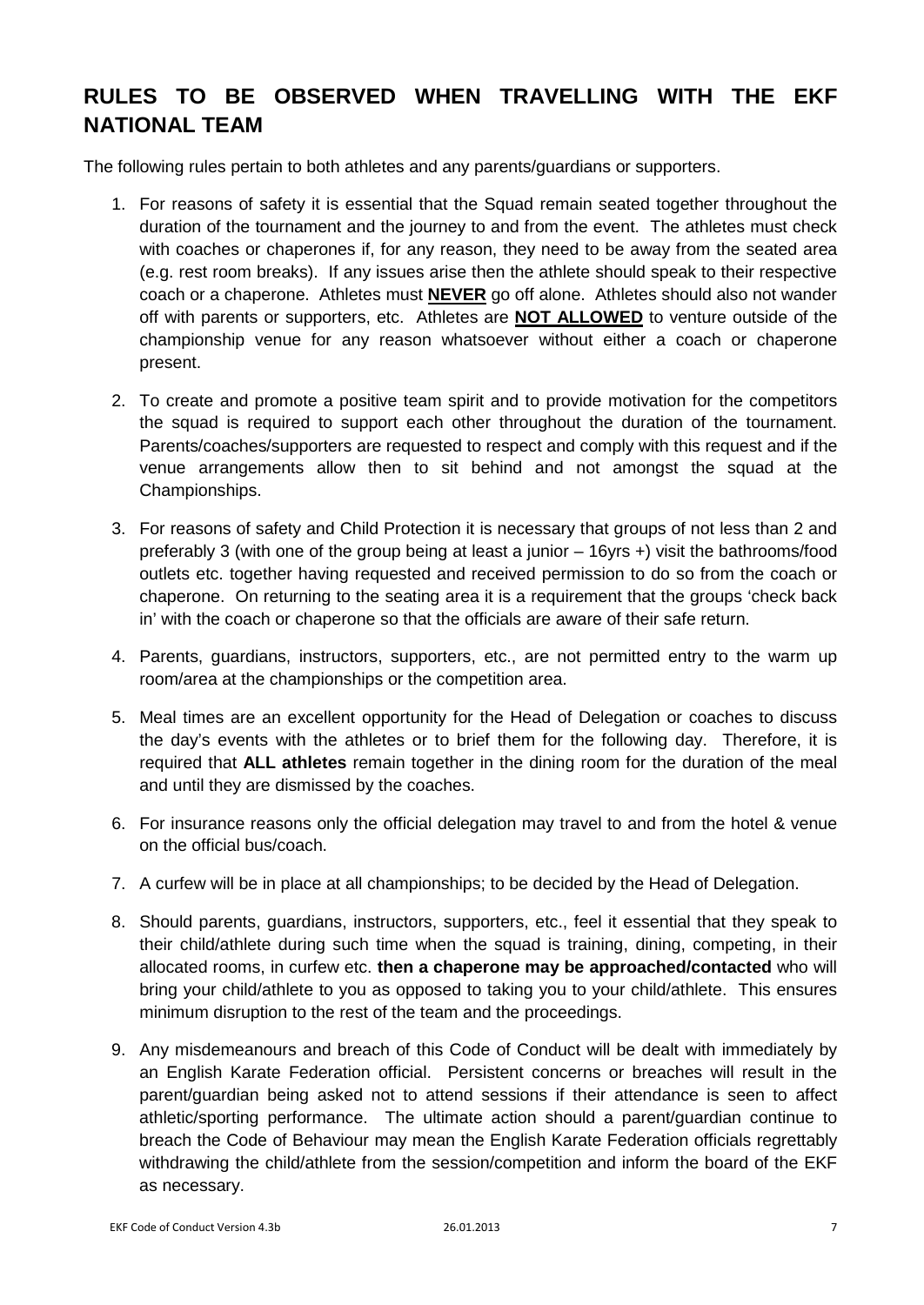

# **PERSONAL PROPERTY**

# **DISCLAIMER**

**Athletes representing the English Karate Federation are responsible at all times for the safe keeping of their own property, including money, clothing, training equipment and personal possessions.** 

**The English Karate Federation does not accept any responsibility for loss of, or damage to any person's athlete's property.**

**The Board of Directors English Karate Federation 26-01-2013**

I have read, understood and accept the personal property disclaimer.

**Name: ……………………………………………… (Athlete) Date:……………………………** 

**Signed:………………………………………..…… (Athlete)**

**Parental Agreement** (to be signed in addition to athletes under 18 years)

**Name: ……………………………………………… (Parent/Guardian) Date:………………………**

**Signed:………………………………………..…… (Parent/Guardian)**

EKF Code of Conduct Version 4.3b 26.01.2013 8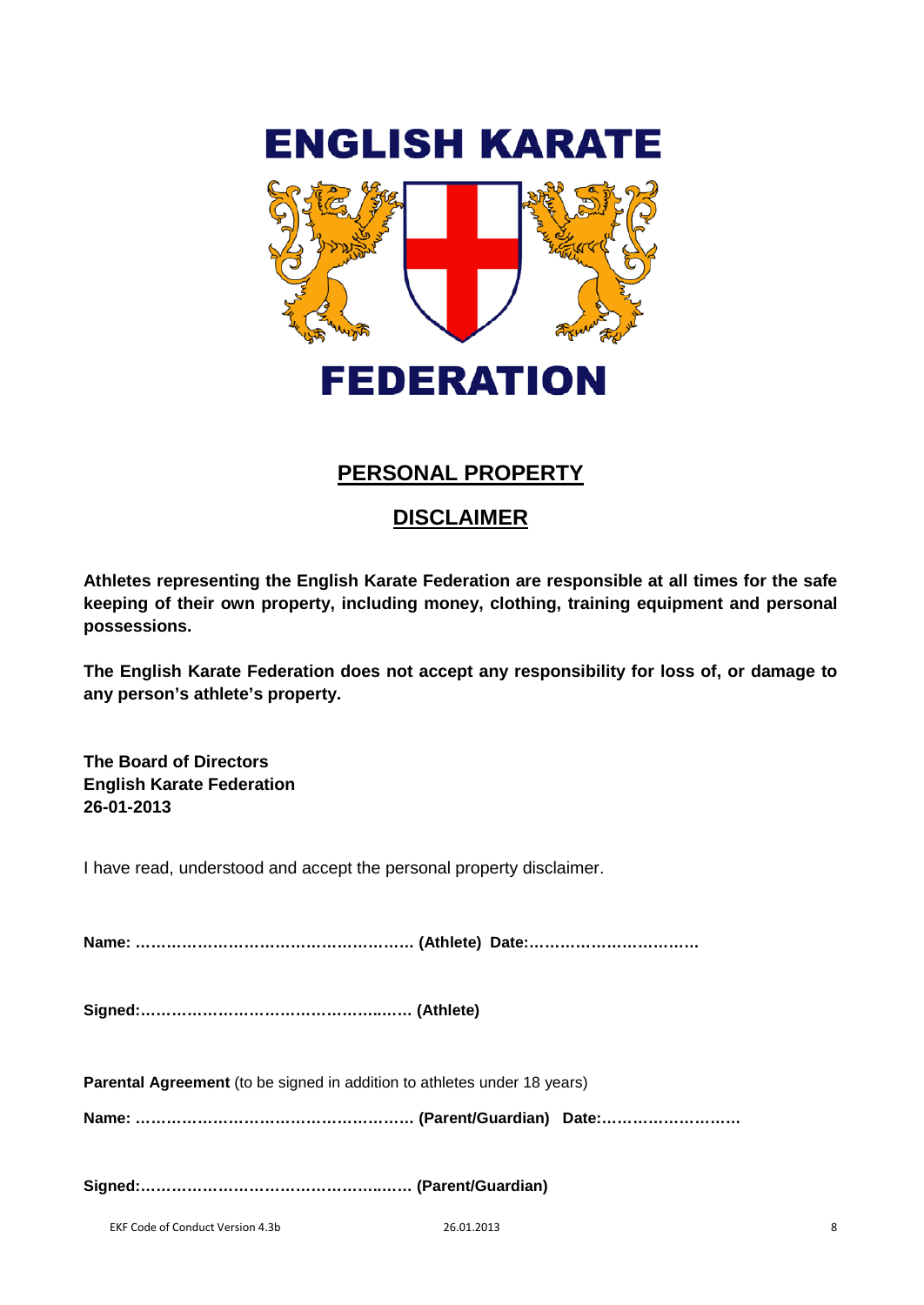

# **MEDICAL INFORMATION FORM**

## **You must list 24 hour emergency telephone numbers:**

### **Please give details of any additional travel/medical insurance:**

### **E111 Medical Card details: (APPLICABLE IN EUROPE ONLY)**

| E111 holder Y/N |
|-----------------|
|                 |
|                 |
|                 |
|                 |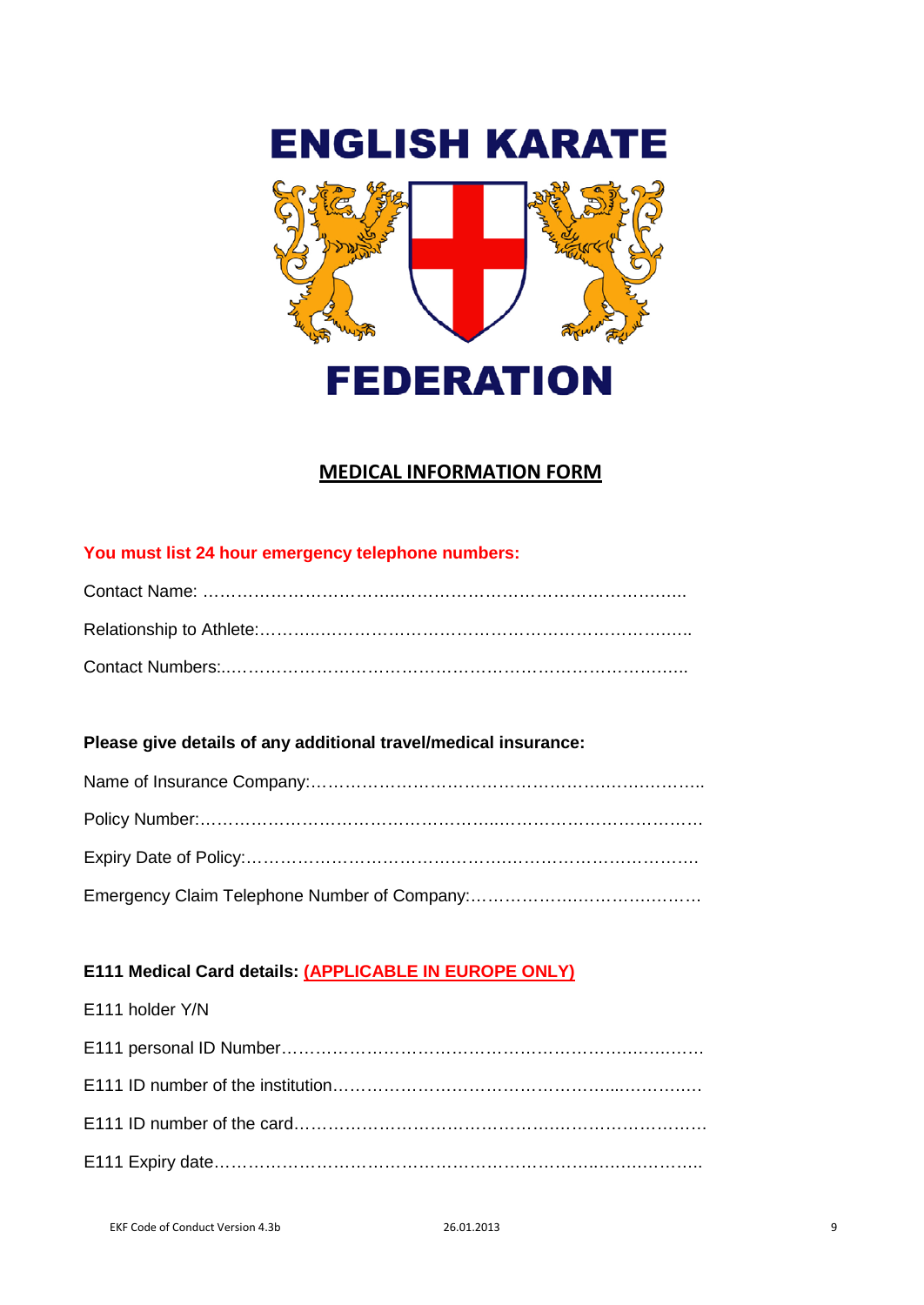### **Please specify all of the following below:**

| <b>Medications:</b>     |  |
|-------------------------|--|
|                         |  |
|                         |  |
|                         |  |
|                         |  |
|                         |  |
|                         |  |
|                         |  |
|                         |  |
|                         |  |
|                         |  |
| Allergies:              |  |
|                         |  |
|                         |  |
|                         |  |
|                         |  |
|                         |  |
|                         |  |
|                         |  |
|                         |  |
|                         |  |
|                         |  |
|                         |  |
| <b>Recent Injuries:</b> |  |
|                         |  |
|                         |  |
|                         |  |
|                         |  |
|                         |  |
|                         |  |
|                         |  |
|                         |  |
|                         |  |
|                         |  |
|                         |  |
| <b>Recent Surgery:</b>  |  |
|                         |  |
|                         |  |
|                         |  |
|                         |  |
|                         |  |
|                         |  |
|                         |  |
|                         |  |
|                         |  |
|                         |  |
|                         |  |

### **All information provided will be kept confidential.**

Championships are being run under World Anti Doping Agency (WADA) rules where random doping checks will be taking place, so please be aware of what substances are banned by WADA. You need to check by going on to the following site: <http://www.100percentme.co.uk/home.php>

If you are asthmatic you need to bring the **Spirometry** test paperwork with you. When at these Championships you must bring extra medication if needed.

| <b>Parental Consent</b> (to be signed in addition to athletes under 18 years) |  |
|-------------------------------------------------------------------------------|--|

**Name: ……………………………………………… (Parent/Guardian) Date:……………………**

**Signed:………………………………………..…… (Parent/Guardian)**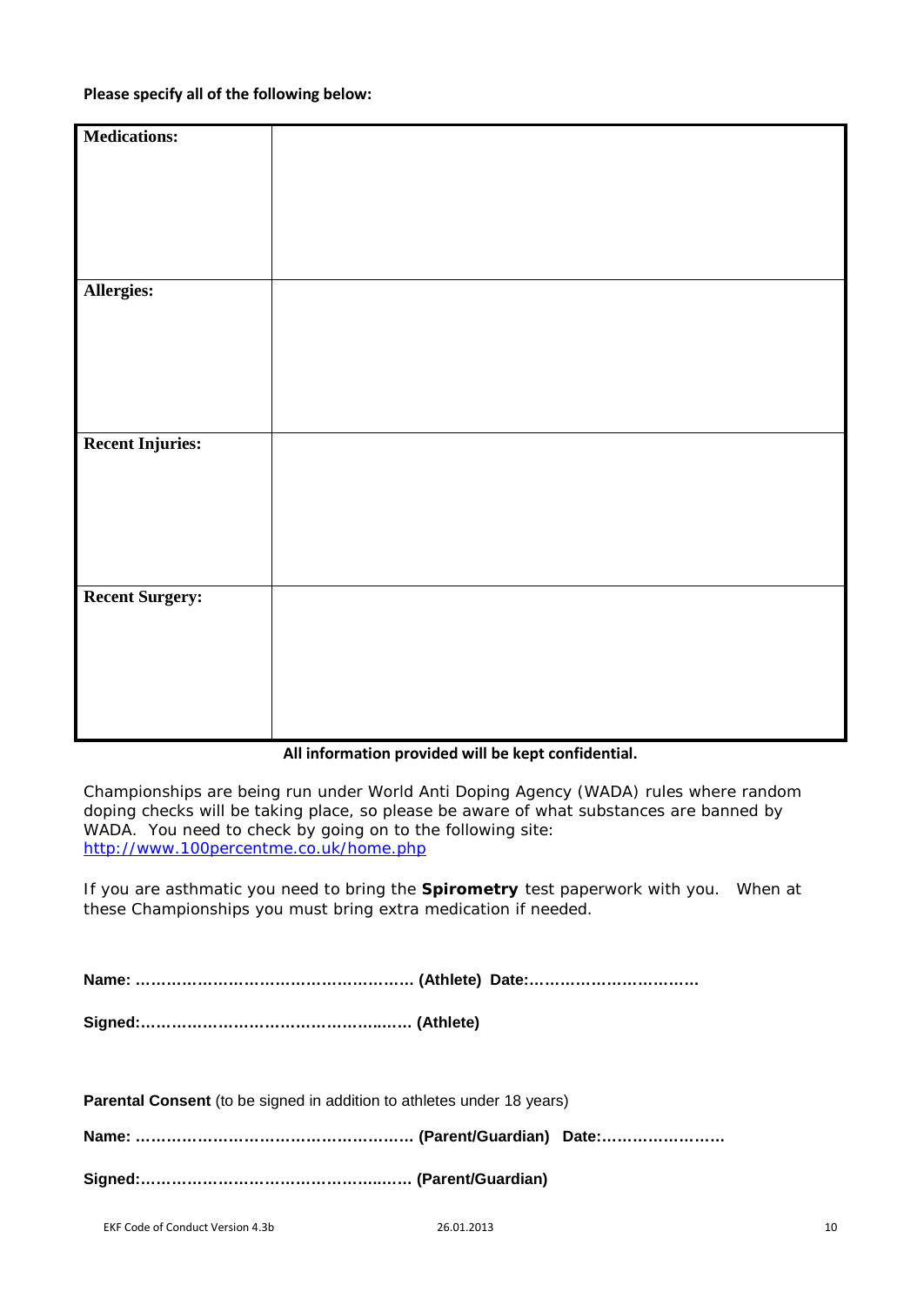

# **Non Purchase or Consumption of Alcohol**

### **Athletes under 18 years of age:**

I ………………………………………………………………………………being the parent or guardian

of …………………………………………………………..…………(Athlete's name)

Do not give any consent for the aforementioned to purchase or consume any form of alcohol, at all, during the duration of the trip/event, until the trip has ended and custody is returned to me or my nominated representative.

I therefore accept any subsequent action by the EKF or its 'staff' if this is contravened. I understand that any subsequent action may include immediate repatriation at my own cost.

**Signed:……………………………………….. (Parent/Guardian) Date:……………………**

**Signed:……………………………………… (U18 yrs Athlete to witness parental signature)**

### **Athletes aged 18 years or over:**

I agree not to purchase or consume any form of alcohol whatsoever during the duration of the trip/event. I therefore accept any subsequent action by the EKF or its 'staff' if this is contravened. I understand that any subsequent action may include immediate repatriation at my own cost.

**Name: ……………………………………………… (Athlete) Date:……………………………** 

**Signed:………………………………………..…… (Athlete)**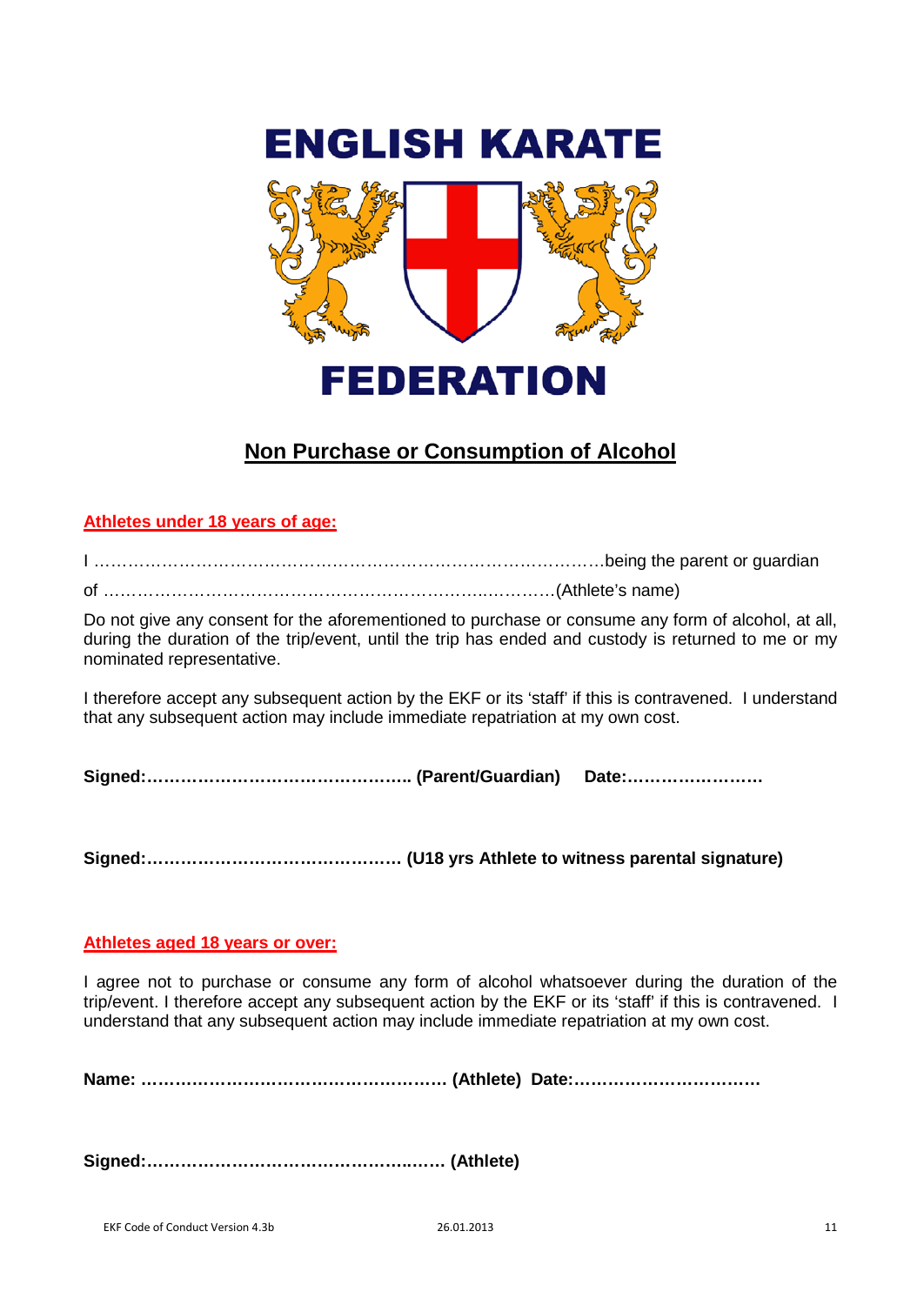

# **Authorisation to Act 'In Loco Parentis'**

### **DELETE AS APPROPRIATE:**

- a. I will collect my child (U/18yrs of age) upon return from the trip.
- b. I nominate (name)………………………………………………………whom I hereby confirm is over the age of 18 years, to collect on my behalf, my child upon return from the trip.

# **Code of Conduct Agreement**

I have read the Code of Conduct and agree that I will abide by this and I understand that a serious or continued breach of this code may result in my being sent home early at my expense.

**Name: ……………………………………………… (Athlete) Date:……………………………** 

**Signed:………………………………………..…… (Athlete)**

### **Parental Consent** (to be signed in addition to athletes under 18 years)

I confirm that I have received the details of the above activity/competition and consent to my child taking part in the activities indicated. I acknowledge that the English Karate Federation will be liable in the event of any accident *only if they have failed*  to take reasonable steps in their duty of care for my child during the trip. I understand that the coaches and chaperone/s have a common law duty to act in the capacity of a reasonably prudent parent. Please note that the journeys to and from karate events are occasions when England Tracksuits are to be worn, therefore we require athletes to conduct themselves accordingly and maintain the good name of the Governing Body. This includes the wearing of the England Tracksuit with the England Badge.

I, ........................................................ being the parent/guardian of the above named child hereby give permission for a member of the 'staff' to give the immediately necessary authority on my behalf for any medical or surgical treatment recommended by competent medical authorities, where it would be contrary to my son/daughter's interest, in the doctor's medical opinion, for any delay to be incurred by seeking my personal consent, or to deal with any incident when either the conduct or behaviour of my child is in question.

**Signature:........................................................ (Parent/Guardian) Date:.............................**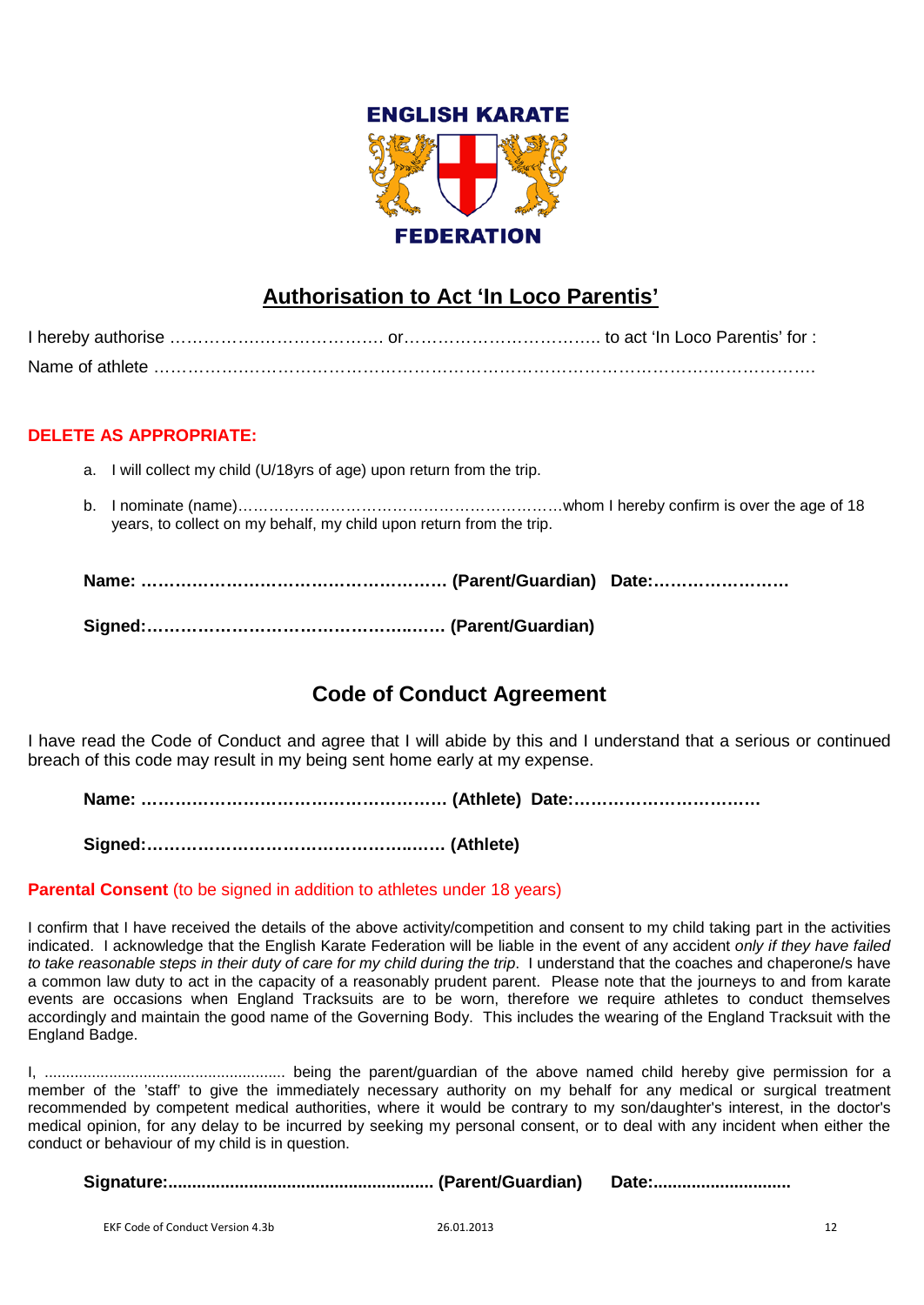

# **Photography Policy**

# *Parental Consent Form for the use of photography of children and young persons.*

### **Children and young persons are photographed in connection with the English Karate Federation:**

- Administration (ID badges etc)
- Coaching and training aids
- Advertising (sponsors), Publicity and Promotional work.

Parental photography forms an enduring part of each family's record of their child's progress, celebration of success and achievement, as well as being an established social practice.

We require on a per event basis your permission for photography to be taken.

**'Photography'** *includes photographic prints and transparencies, video, film and digital imaging.*

**'Events'** *means any function, meeting, training session or competition of any nature, whether organised or supported or sponsored by English Karate Federation or their Association members by any means whatsoever, wherever children or young people are the responsibility of English Karate Federation, their staff or members or their Associations staff or members.*

The purpose of the photography must be explained to the parents of the child and or the young person themselves if over the age of 16 years and written permission sought on each and every occasion. No child or young person should be subjected to any photography unless written permission has obtained.

Parents should be made aware that where team or group photography is taken by a commercial agency the photographer retains the copyright. Parents therefore must be given details of the agency used.

------------------------------------------------------------------------------------------------------------------------------------

I do / do not give permission for photography of my child to be taken by authorised personnel for or on behalf of the EKF.

| (Child's name):              |  |
|------------------------------|--|
| Signed:<br>(Parent/Guardian) |  |
| Date:                        |  |